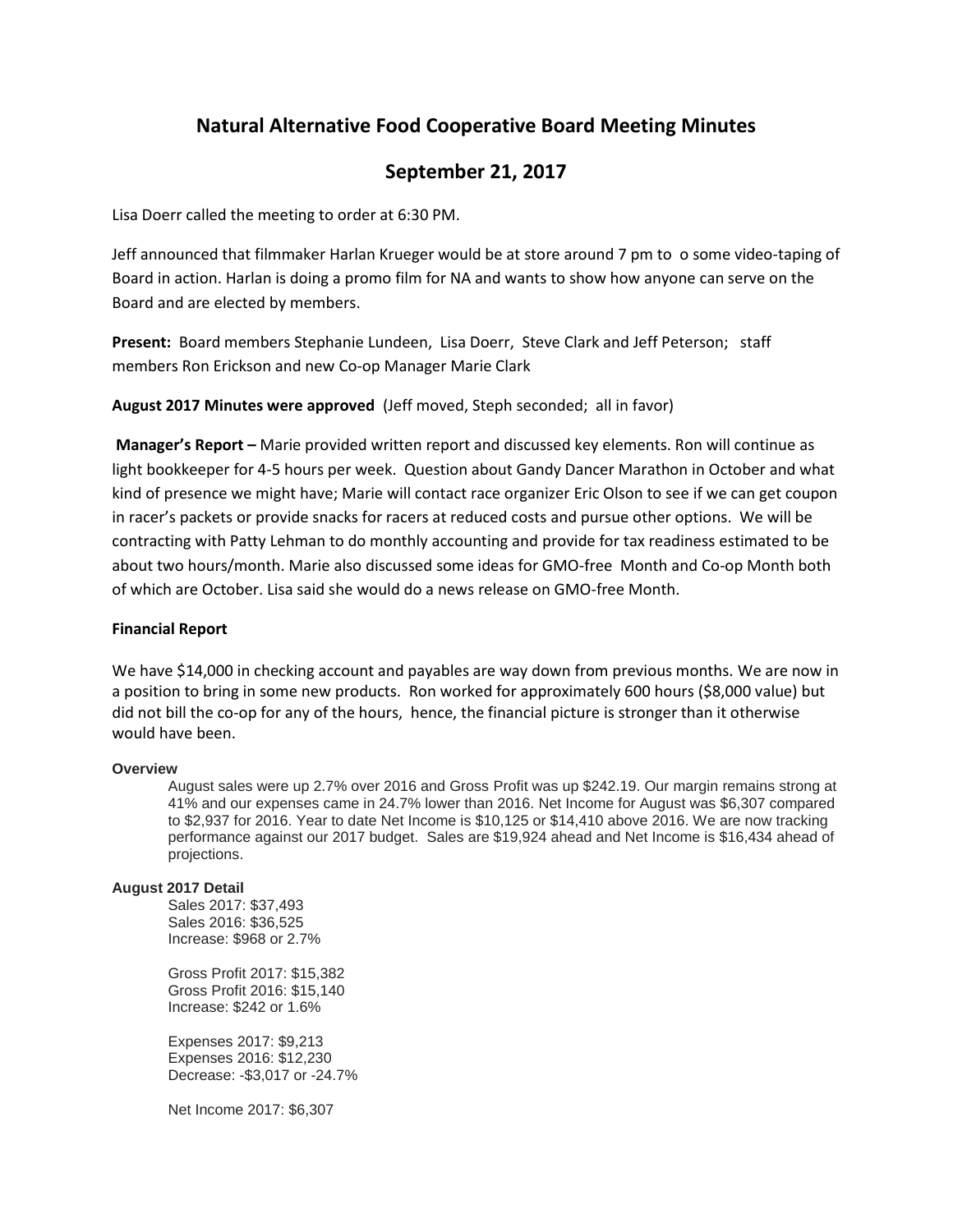Net Income July 2016: \$2,937 Increase: \$3,369 or 114%

#### **Year to Date Detail (YTD)**

Sales 2017 YTD: \$271,098 Sales 2016 YTD: \$281,866 Decrease: \$10,767 or 3.8%

Gross Profit 2017 YTD: \$84,795 Gross Profit 2016 YTD: \$98,584 Decrease: -\$13,789 or -14%

Expenses 2017 YTD: \$78,598 Expenses 2016 YTD: \$106,643 Decrease: -\$28,045 or -26.3%

Net Income 2017 YTD: \$10,125 Net Income 2016 YTD -6,310 Increase: \$14,410 or 336%

Steph moved and Steve seconded to accept financial report; all approved.

#### **New Business** –

Jeff talked to insurance company representative regarding liability and worker's compensation premium which currently is a little over \$2000 plus \$4000 for worker's comp. Because our staff is doing physical work we pay 5% of wages for this insurance. One change that was made and agreed upon was to drop terrorism insurance . An area for consideration is to increase insurance to cover new replacement costs which is nearly \$400,000 more than previous \$569,400. Board members questioned if the \$569,400 is at a functional replacement cost or not. Currently we still have insurance coverage for lesser amount (569,400).

Renters insurance: members of co-op using the space might be covered under our current policy but it agent recommends that office space renters show proof of their own liability insurance and add NA as an additional insured. The Board agreed that the agent should be invited to discuss options at a future board meeting.

## **Upstairs Update**

HVAC workers were supposed to be at store week of Sept 19th to complete some work but had yet to show up. Lisa reported that Adrian says he will be done with his work by Nov.  $1<sup>st</sup>$ . Black mold was found in insulation and was completely removed and is no longer an issue. Lisa believes we can have tenants by Dec. 1<sup>st</sup>. Rest of Board agreed we should shoot for this.

A video is being put together featuring upstairs. Lisa would like to see Board authorize an additional \$3000 loan for entry way security door – total loans would then be \$8,000. Jeff suggested that Go Fund Me would be going live and the first \$3,000 could be used for the new door. Lisa moved, Steve seconded to authorize \$3,000 more in loans. All voted in favor.

#### **Board member nominations**

Steph described how the process works for recruiting new board members and why the process needs to begin now. Stephanie is leaving Board after serving for six years. Lisa's two year term is also up so